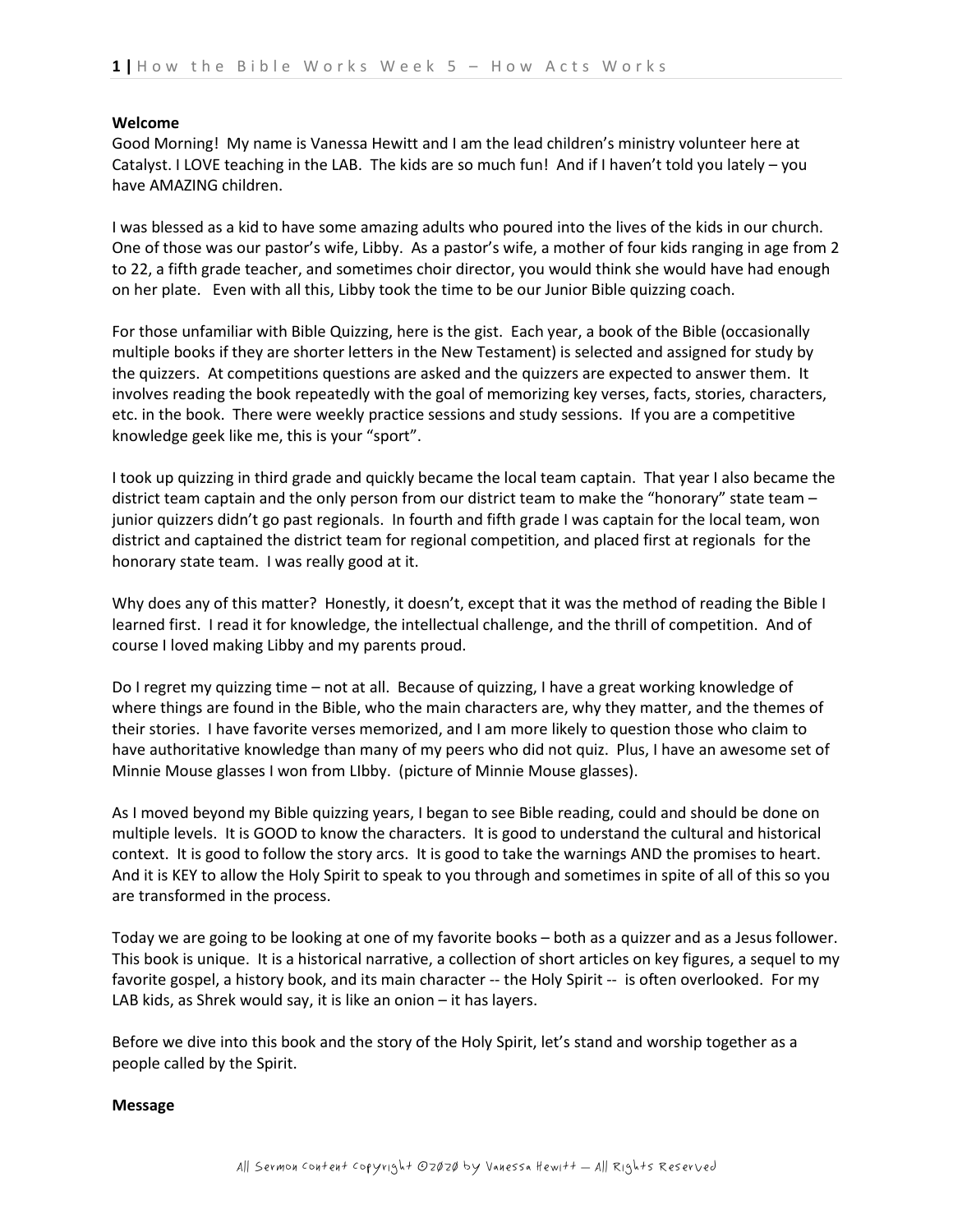This Summer, we're doing a series called *How the Bible Works*. We began by exploring what the Bible is a library of books written over more than a thousand years, by more than a dozen authors in three languages. The Bible is inspired - a book that is both fully a product of human authors and full of God's spiritual authority. Because the Bible is a divine library, we can trust Scripture fully to lead us into a relationship with Jesus.

We are working to answer the question, "How does the Bible work, exactly?" Well, because the Bible is also a human document, the kinds of books in the Bible matter. Just like when we go to the library, we need to understand what kind of book we are pulling from the shelf of our Bible to receive the most impact from our time with the text. Because the genres in our Bible are ancient and don't exactly match our modern American literary genres, it can be even more difficult to figure out HOW to read a particular book.

How to read each book matters precisely because the goal of reading scripture isn't to become an expert on ancient literature or a Bible Quizzing champion. The goal is to know God. While we can and do gain knowledge when we read the Bible, the GOAL is not information, it is transformation.

We began with one of the more straightforward genres - the Gospels, those ancient biographies of Jesus. Next, we explored the genre of prophecy - a timely message about how we are accountable to use the power God has given us both to remain faithful to God and to care for the most vulnerable among us. Last week, we moved on to the apocalypse books – the crazy, fantastic genre that uses metaphor, analogy, and other wonderful literary devices to paint a picture of God and drive points home not unlike a well-developed political cartoon. This type takes a lot of work, and the transformation potential is worth it.

Today, we're going to look at the Book of Acts. Acts is often labeled as history – the only history book in the New Testament. While that is true, Acts is more than history. It is also a sequel and a biography wrapped in a series of adventures and stories using a diverse cast.

[Scripture Slide 1] Why do I say it is a sequel? The author of Luke also wrote Acts. Book one – Luke – is my favorite gospel -- an ancient biography (purposefully evangelistic), about the ministry, death, and resurrection of Jesus, written to Theophilus who either had an interesting name or is a literary device calling to all of us who "love God". The author's second book, Acts, starts like Luke – addressing Theopholis, then like the best sequels gives us a brief recap and continues where the first book leaves off. For Acts, this involves retelling the last part of Luke -- Jesus giving his followers instructions, a promise of the Holy Spirit empowering them, and Jesus' ascension into Heaven.

Luke tells us the first part of the story – Jesus ministry, death, and resurrection. Acts tells us the second part of the story. But who's story is being told? Luke was obviously written about Jesus. Acts, its sequel, was then written about (pause) Peter? The first eight chapters make that seem possible. However, by chapter 9, we have Saul/Paul taking up more and more of the narrative. And what about Stephen, Barnabas, and the others highlighted?

What if the biographical subject of this sequel to the story of Jesus, this historical narrative chronicling the early church, is not human at all? What if Acts is a biography of the Holy Spirit told within the context of the historical adventures of the early church? How does that change the way we read Acts?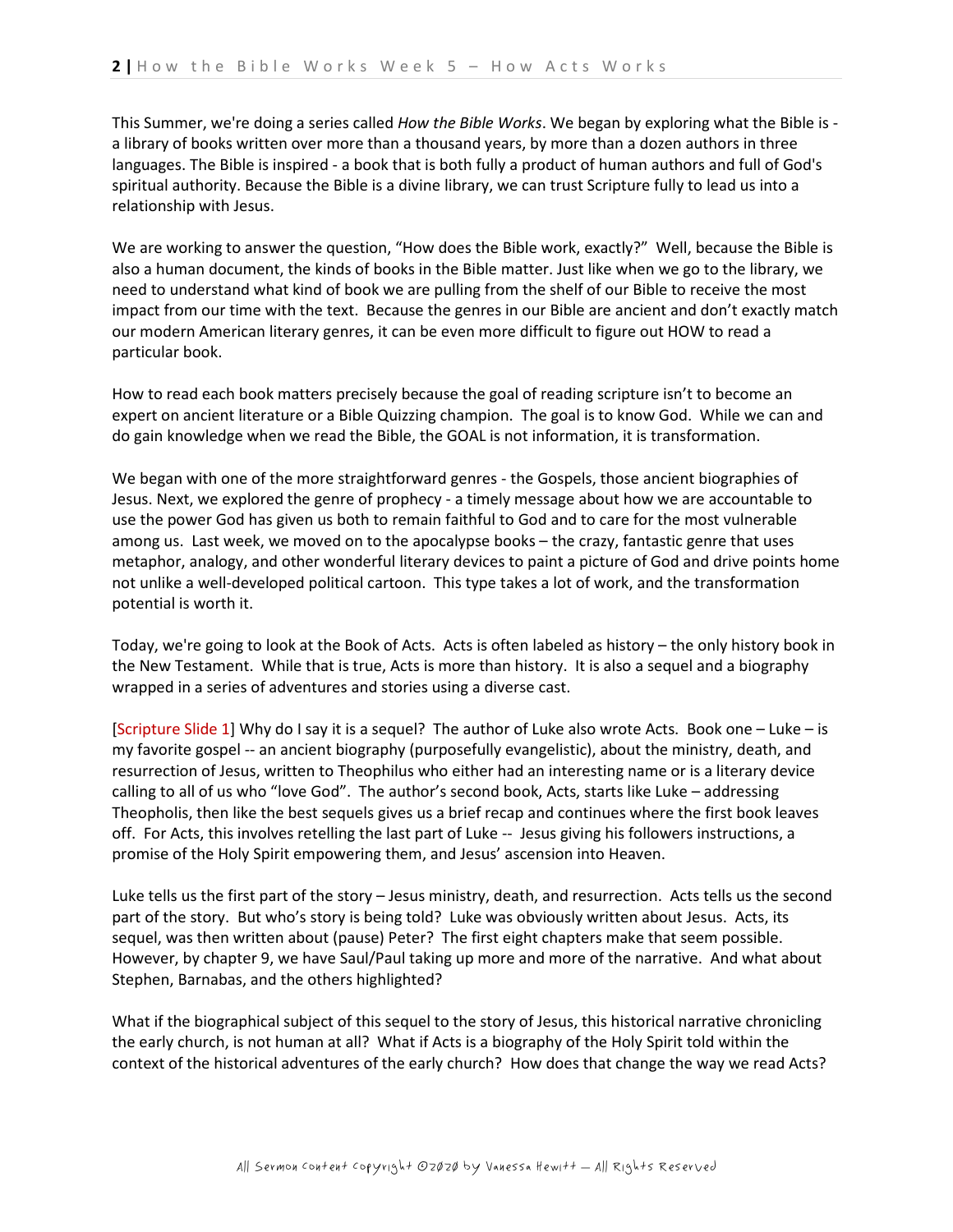If Acts is also a biography of the Holy Spirit, then it is an account of the transformative, purifying, nondiscriminating, peace bringing, miracle empowering, restorative works and power of the Holy Spirit. - the ACTS of the Holy Spirit. The Holy Spirit shows up, live and in person in Chapter 2 and drives the founding and growth of the church, chronicled through the entire book and then remains the central and main character of the entire book.

Let's quickly look at Acts 1:8 – this is the key verse of Acts. Jesus is talking to his followers just before his ascension. They want to know when he's going to take over the world and make it all right. He tells them it is not for them to know then gives them this very important piece of information that will change EVERYTHING.

"But you will receive power when the Holy Spirit comes on you; and you will be my witnesses in Jerusalem, and in all Judea and Samaria, and to the ends of the earth." -- Acts 1:8

Just like the author of Luke wants us to know that Jesus is real, fully God and fully man, he lived, died, and rose again, now he wants us to know that this same Jesus promised us the Holy Spirit and the Holy Spirit showed up! We don't have to doubt it. He's putting it down in writing for us.

Spoiler alert: reading and understanding Acts is crucial for understanding the context of the letters that make up most of the rest of the New Testament.

[Scripture Slide 2] Let's look at one historical narrative (short story) and test this idea of the Holy Spirit being the main character/central figure of Acts. Because Acts is an historical narrative, context will be helpful. Here's the short version:

After Pentecost, the early church grew rapidly as the Holy Spirit empowered the disciples to preach and called an ever increasing number of people, both Jews and non-Jews, to be Jesus followers. The growing church body and the needs of all of its members was more than the apostles could handle on their own, so they commissioned additional leaders to meet the growing needs. One of these was Philip.

We know Philip was filled with the Holy Spirit, so wherever Philip went, the Holy Spirit went. When intense persecution began in Jerusalem and the early Christians were scattered, Philip went to Samaria. He preached there, empowered by the Holy Spirit, and was doing what he was commissioned to do until one day . . .follow along in Acts 8:26-40

Now an angel of the Lord said to Philip, "Go south to the road – the desert road – that goes down from Jerusalem to Gaza." So he started out, and on his way he met an Ethiopian eunuch, an important official in charge of all the treasury of Candace, queen of the Ethiopians. This man had gone to Jerusalem to worship, and on his way home was sitting in his chariot reading the book of Isaiah the prophet. The Spirit told Philip, "Go to the chariot and stay near it." Then Philip ran up to the chariot and heard the man reading Isaiah the prophet. "Do you understand what you are reading?" Philip asked. "How can I," he said, "unless someone explains it to me?" So he invited Philip to come up and sit with him. "The eunuch was reading this passage of Scripture:

"He was led like a sheep to the slaughter, And as a lamb before the shearer is silent, So he did not open his mouth.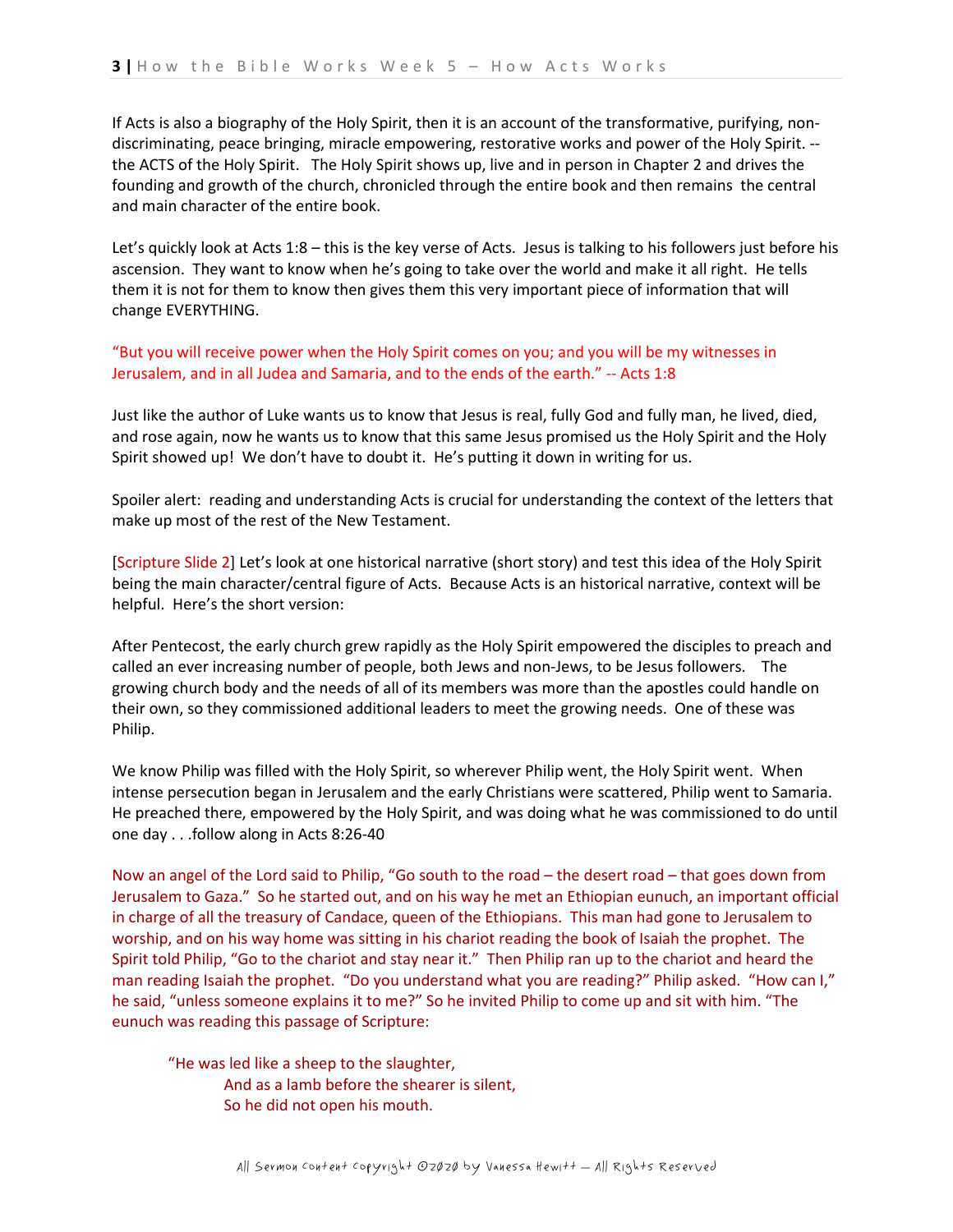In his humiliation he was deprived of justice. Who can speak of his descendants? For his life was taken from the earth.

The eunuch asked Philip, "Tell me, please, who is the prophet talking about, himself or someone else?" Then Philip began with that very passage of Scripture and told him the good news about Jesus. As they traveled along the road, they came to some water and the eunuch said, "Look, here is water. Why shouldn't I be baptized?" And he gave orders to stop the chariot. Then both Philip and the eunuch went down into the water and Philip baptized him. When they came up out of the water, the Spirit of the Lord suddenly took Philip away, and the eunuch did not see him again, but went on his way rejoicing. Philip, however, appeared at Azotus and traveled about, preaching the gospel in all the towns until he reached Caesarea. -- Acts 8:26-40

Our story opens with Philp and the Holy Spirit in Samaria doing the work of calling people to God. Lots of people. Miracles are happening. People are believing. Lives are being transformed. In SAMARIA.

Verse 1:8 tells us that when the Holy Spirit arrives, the disciples would be Jesus' witnesses in Jerusalem (check), Judea (Stephen hit that one, so check), Samaria – Philip and company hit that one now so, check), and the ends of the earth. Hadn't made it there yet. But, the Angel shows up and tells Philip to head south. On a desert road. So now he's heading in the direction of the ends of the earth. Enter our third character in this narrative.

Traveling on the same southern road we have an important man – he is part of the court for the Queen of Ethiopia (Cush) and runs the country's finances on her behalf. He is important like Alexander Hamilton – Secretary of the Treasury kind of important. In Jewish law, he's also an outsider like Alexander Hamilton was in Colonial British law. No matter how intelligent or powerful he was, this Ethiopian in charge of the queen's finances is an outsider. He is not an Israelite. We are told he is a eunuch. Whether by birth, accident, or intent, under the law this disfigurement prevents him from gaining entry to the temple and therefore, the presence of God. (Leviticus -- missing reference and Deuteronomy 23:1). He's in a chariot – we don't know how fancy it is, but it's still fancier than walking. He's been to Jerusalem to worship -- so he is seeking God or he is a convert to Judaism. His position, his wealth, and his seeking are insufficient to overcome his exclusion under the law.

Even so, he has not been deterred. He's acquired a scroll of the book of Isaiah – remember there are no printing presses yet so a personal (or even borrowed) copy of the scripture is not easy to come by. This man is seeking God and has invested in a copy of Isaiah. As he is traveling back home, he is reading a passage from the scroll, probably out loud – that was the norm back then – because there was no punctuation or spacing to help with reading silently.

Philip is walking along the road and the Holy Spirit tells him to go up close to the guy in the Chariot. The guy that is more important than you. The guy that has more money than you. The guy that is reading his own copy of Isaiah out loud. The guy who doesn't look like you and probably has a physical difference, a "disfigurement" that historically, by LAW would have made him unworthy to be in God's presence (Deuteronomy --- it's a tough one, we'll get there another day), yes Philip – that guy. Go up to him.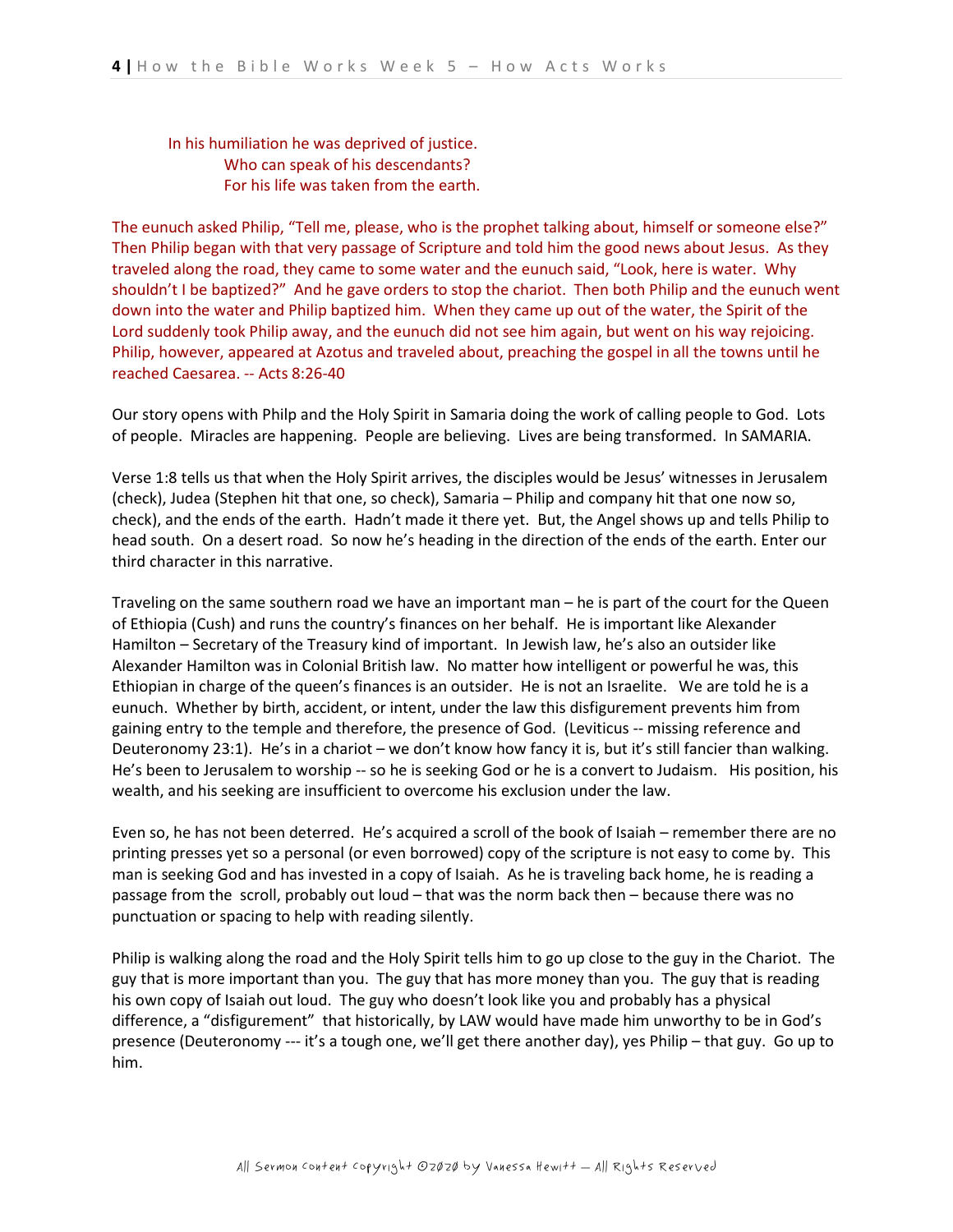Philip doesn't blink. He's not afraid of the man. He's not afraid of the Law. Philip is simply an obedient ally to our protagonist, the Holy Spirit. He runs alongside the chariot and listens to the man reading. And no, Philip did not run with the speed of Usain Bolt. The chariot would have jostled A LOT on the dirt road, so it would have to be driven very slowly for the Ethiopian to be reading. Philip jogs up beside the chariot and just listens. The man is reading from the Book of Isaiah. Philip listens for a bit, recognizes the scripture and asks the man a very simple but profound question -- do you understand what you are reading?

Do you understand what you are reading? I don't know about you, but for me there are many times my answer to this question would have to be, "No." Just like the Ethiopian -- how can I understand if there is no one to explain it to me? I love what happens next. The Ethiopian invites Philip to join him in his chariot so Philip can explain it to him. I love this for so many reasons. The Ethiopian was more interested in knowing that he was reading than worried about whether this stranger was a danger to him or was going to belittle him. Philip was more interested in obeying the Holy Spirit than he was following the letter of the law. This man should have been an untouchable.

But wait a minute – the traveler just came from worshiping in Jerusalem. A man, an outsider, an important man, but always an outsider when it came to Jewish law, was seeking God. He went to Jerusalem -- the home of God's temple AND the birthplace of the Church. Undoubtedly the city was still abuzz with everything that was going on. The crazy apostles, the converts, the arrests and persecution must have been primary topics of conversation. This man was actively seeking God in the middle of this - - surely someone must have taken the time to share the good news with him . . . or maybe not. Maybe he was too much of an outsider, too untouchable to be worth bringing into the family. Maybe everyone was just too busy or distracted to notice he needed a guide. Whatever the cause, he didn't experience a transformational encounter with God while in Jerusalem. He headed home still seeking, unchanged.

Remember verse 1:8 -- Jesus said when the Holy Spirit came, the disciples would bring the good news of Jesus to Jerusalem, Judea, Samaria, and even to the ends of the earth – Ethiopia was the ends of the earth to the early church. The ends of the earth came to Jerusalem and the disciples missed it.

The Holy Spirit was calling this man from Ethiopia. The Holy Spirit called Philip out of Samaria where he was witnessing to many so that this one seeker, this outsider from another country who was excluded under the law could hear the good news of Jesus and become a Jesus follower. The Holy Spirit empowered Philip to be that witness. The Holy Spirit used Philip to explain the verses that were puzzling the Ethiopian traveler. As the two men traveled together down the dusty road, sharing the word of God, the Holy Spirit was there transforming these men. The Holy Spirit -- through Philip AND the scriptures -- led the traveler to ask the right question – why can't I be baptized right now. Why can't I be transformed, changed, and a part of God's church right now. Right here. At this oasis that might have been a few inches deep or a few feet. That might have been sparkling clean or muddy. A powerful yet previously unwelcomed man from the point of view of Jewish law because of his ethnicity and likely his physical difference, asked the right question – why shouldn't I be baptized? The adversaries in this narrative – tradition, legalism, mistrust, cultural difference – were no match for the Holy Spirit calling to this God seeker.

Our protagonist called the Ethiopian. Our protagonist set up the meeting. The ally (Philip) followed the protagonist's call and went to the man. The ally didn't question. The ally didn't worry about what others would say or think. He didn't say – "wait just a minute, Holy Spirit, I need to check with Peter and John and make sure this is OK". No, he trusted the Holy Spirit and in that moment was part of the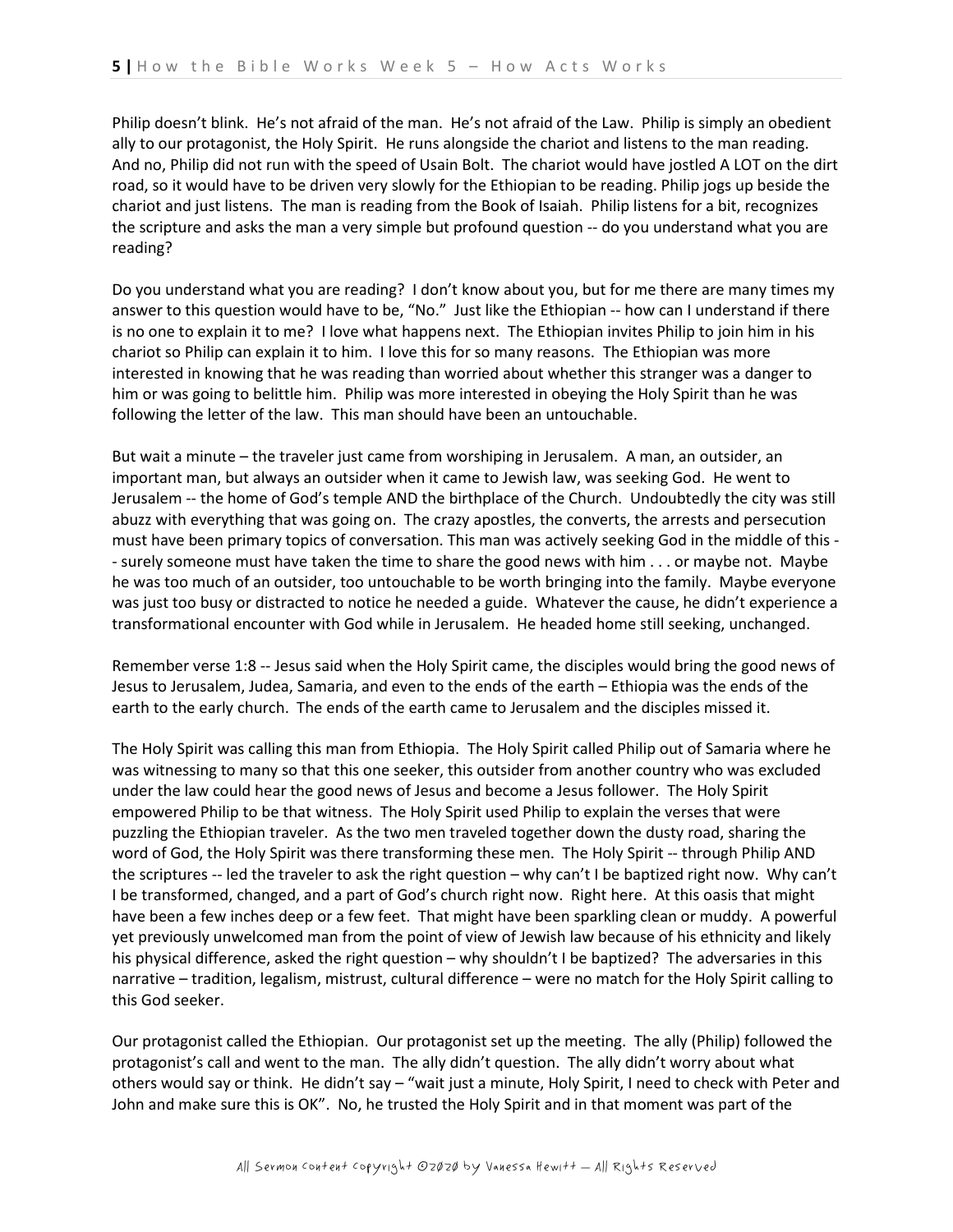transformation of one man, the fulfillment of Jesus' promise, and a key milestone in the history of the early church – this Ethiopian traveling home was the ends of the earth.

The Acts have layers, like an onion, to be peeled back and savored.

You can do this with the entire book of Acts.

Read a narrative section

- 1) What is the historical context? Hint: because Acts is an historical narrative, the preceding sections are great places to start.
- 2) What insight does this context bring to the work of the Holy Spirit in this narrative?

### Read it again

- 3) Ask yourself who the characters are
	- a. Where do you see the Holy Spirit (the protagonist)?
	- b. Who is/are the ally(ies)?
	- c. Who is/are the antagonists/adversaries?
- 4) Who was transformed (or resisted transformation)? Was it immediate or gradual?
- 5) How did this interaction help or hinder the Holy Spirit's work in forming and empowering the church?

Read it again. Ask yourself

- 6) Would I be an ally or an adversary in this story?
- 7) Have I encountered a similar opportunity for transformation or to be an ally in the Holy Spirit's transformation of someone else?
- 8) How would I/did I react in that moment?
- 9) What is the Holy Spirit showing me through this glimpse into history and what can I learn from it/how can I be transformed?

The book of Acts is full of historical narratives showing us the Holy Spirit and his transformative power in the lives of the early church. The story of the Holy Spirit is the history, present, and future of the Church. When we read Acts in all of its layers and facets, we lean into our shared history and the power of the Holy Spirit to transform not only us, but the Church.

### **Communion + Examen**

[Communion Slide] Acts matters because it's the story of the Holy Spirit. That story didn't end with the end of the book of Acts. The Holy Spirit is still working among us today, calling us together, making us God's Church. The Holy Spirit is the one who invites us to this table today. The Holy Spirit makes us Jesus' body gathered up and broken for the world. Jesus pours out his blood to save us from ourselves.

Before we come to the table, I'm going to lead you in a Prayer of Examen. I'll ask you some questions, and give you space to reflect, pray and discuss them. Then I'll pray for all of us, and after I've prayed, we will receive communion together.

Here's the first question:

- 1. When in the last week has the Holy Spirit drawn me into God's work?
- 2. When in the last week have I resisted the Holy Spirit's call?